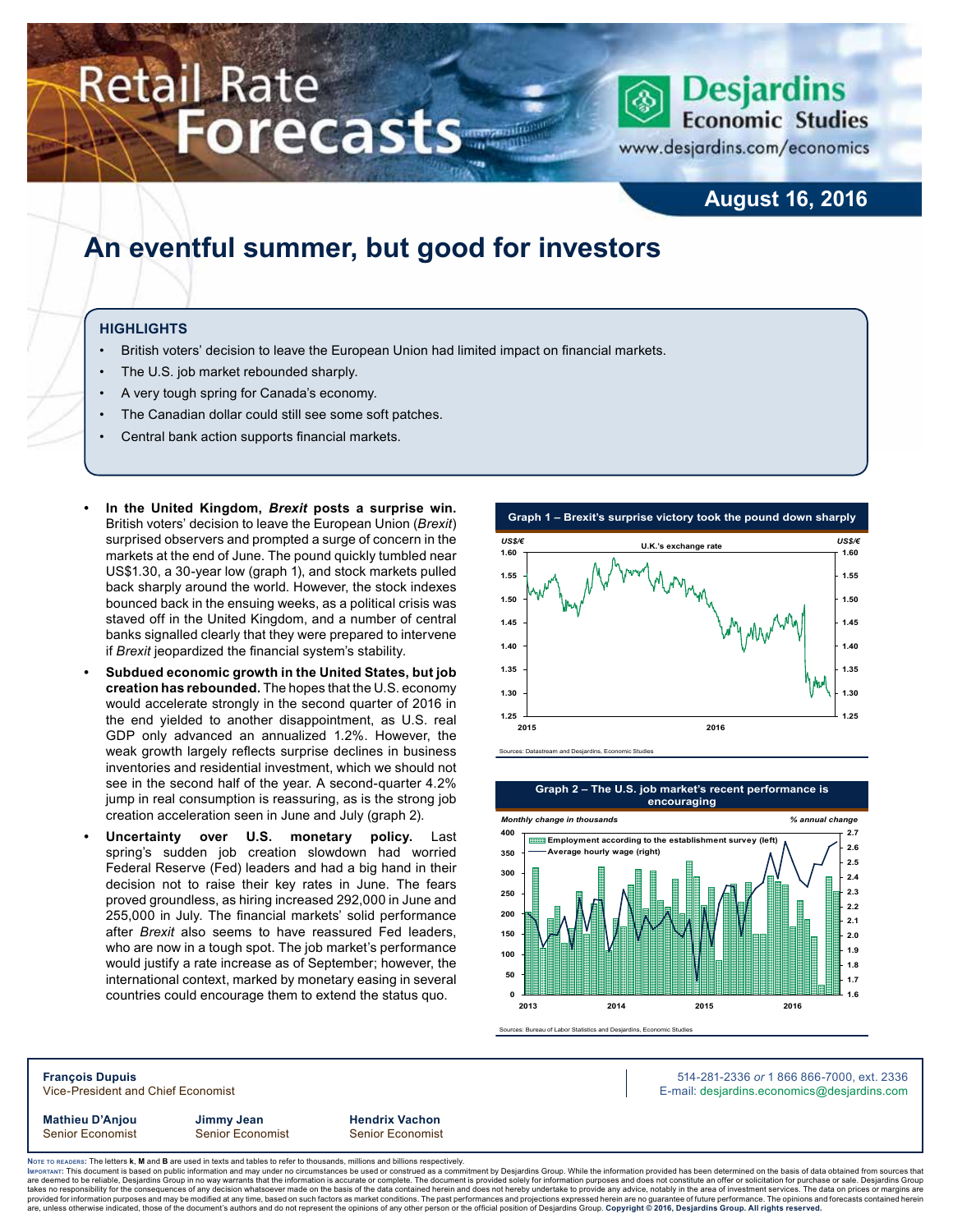

- **• A tough spring for Canada's economy.** Unsurprisingly, the forest fires around Fort McMurray put the brakes on Canada's economy in May, making monthly GDP retreat by 0.6%. Although a rebound is anticipated for June, Canada's economy should retreat by about 1.4% for the second quarter as a whole. Beyond the temporary problems in Alberta's oil industry, Canada's economic growth is being curbed by the disappointing weakness in non-energy exports over the last few months. The Canadian labour market's recent performance is also weak: the trend-cycle metric compiled by Statistics Canada edged into negative territory in July (graph 3), for the first time since the 2008-2009 recession. Despite these worrisome developments, the Bank of Canada should keep its monetary policy where it is, as it expects the Canadian economy to rebound sharply in the third quarter.
- **• Bond yields go down again.** By increasing the uncertainty over the global economy and prompting some central banks to announce further monetary easing, the *Brexit* win made bond yields go down further around the world. In Canada, the yields' slide was magnified by disappointing economic numbers. **Overall, retail rates have not moved much in recent months, with everything suggesting they will stay very low for some time to come (graph 4)**.





**One-year mortgage rate Five-year mortgage rate Prime rate**

Sources: Datastream and Desjardins, Economic Studies

#### **Table 1 Forecasts : Retail rate**

|                                | <b>Discount</b><br>Prime rate (1)<br>rate $(1)$ |               | Mortgage rate (1) |               |               | Term savings (1) (2) |               |               |  |
|--------------------------------|-------------------------------------------------|---------------|-------------------|---------------|---------------|----------------------|---------------|---------------|--|
|                                |                                                 |               | 1 year            | 3 years       | 5 years       | 1 year               | 3 years       | 5 years       |  |
| <b>Realized - End of month</b> |                                                 |               |                   |               |               |                      |               |               |  |
| February 2016                  | 0.75                                            | 2.70          | 3.14              | 3.39          | 4.74          | 0.85                 | 1.05          | 1.50          |  |
| March 2016                     | 0.75                                            | 2.70          | 3.14              | 3.39          | 4.74          | 0.85                 | 1.15          | 1.50          |  |
| April 2016                     | 0.75                                            | 2.70          | 3.14              | 3.39          | 4.74          | 0.85                 | 1.15          | 1.50          |  |
| May 2016                       | 0.75                                            | 2.70          | 3.14              | 3.39          | 4.74          | 0.85                 | 1.15          | 1.50          |  |
| June 2016                      | 0.75                                            | 2.70          | 3.14              | 3.39          | 4.74          | 0.85                 | 1.15          | 1.50          |  |
| <b>July 2016</b>               | 0.75                                            | 2.70          | 3.14              | 3.39          | 4.74          | 0.85                 | 1.15          | 1.50          |  |
| August 15, 2016                | 0.75                                            | 2.70          | 3.14              | 3.39          | 4.74          | 0.85                 | 1.15          | 1.50          |  |
| <b>Forecasts</b>               |                                                 |               |                   |               |               |                      |               |               |  |
| End of quarter                 |                                                 |               |                   |               |               |                      |               |               |  |
| 2016: Q3                       | $0,50 - 0,75$                                   | $2,45 - 2,70$ | $2.89 - 3.39$     | $3.14 - 3.64$ | 4.49-4.99     | $0.60 - 1.10$        | $0.90 - 1.40$ | 1.25-1.75     |  |
| 2016: Q4                       | $0.50 - 1.00$                                   | $2.45 - 2.95$ | $2.89 - 3.39$     | $3.14 - 3.64$ | 4.49-4.99     | $0.60 - 1.10$        | $0.90 - 1.40$ | $1.25 - 1.75$ |  |
| 2017: Q1                       | $0.50 - 1.00$                                   | $2.45 - 2.95$ | $2.89 - 3.39$     | $3.14 - 3.64$ | 4.49 - 4.99   | $0.60 - 1.10$        | $0.90 - 1.40$ | $1.25 - 1.75$ |  |
| 2017: Q2                       | $0.50 - 1.00$                                   | $2.45 - 2.95$ | $2.89 - 3.39$     | $3.14 - 3.64$ | 4.49 - 4.99   | $0.60 - 1.10$        | $0.90 - 1.40$ | $1.25 - 1.75$ |  |
| End of year                    |                                                 |               |                   |               |               |                      |               |               |  |
| 2017                           | $0.25 - 1.75$                                   | $2.20 - 3.20$ | $2.75 - 3.55$     | $3.00 - 3.80$ | $4.35 - 5.15$ | $0.45 - 1.25$        | $0.75 - 1.55$ | $1.10 - 1.90$ |  |
| 2018                           | $0.75 - 1.75$                                   | $2.70 - 3.70$ | $2.95 - 3.75$     | $3.40 - 4.20$ | $4.40 - 5.20$ | $0.60 - 1.40$        | $0.85 - 1.65$ | $1.25 - 2.05$ |  |

Note: Forecasts are expressed as ranges. (1) End of quarter forecasts; (2) Non-redeemable (annual). Source: Desjardins, Economic Studies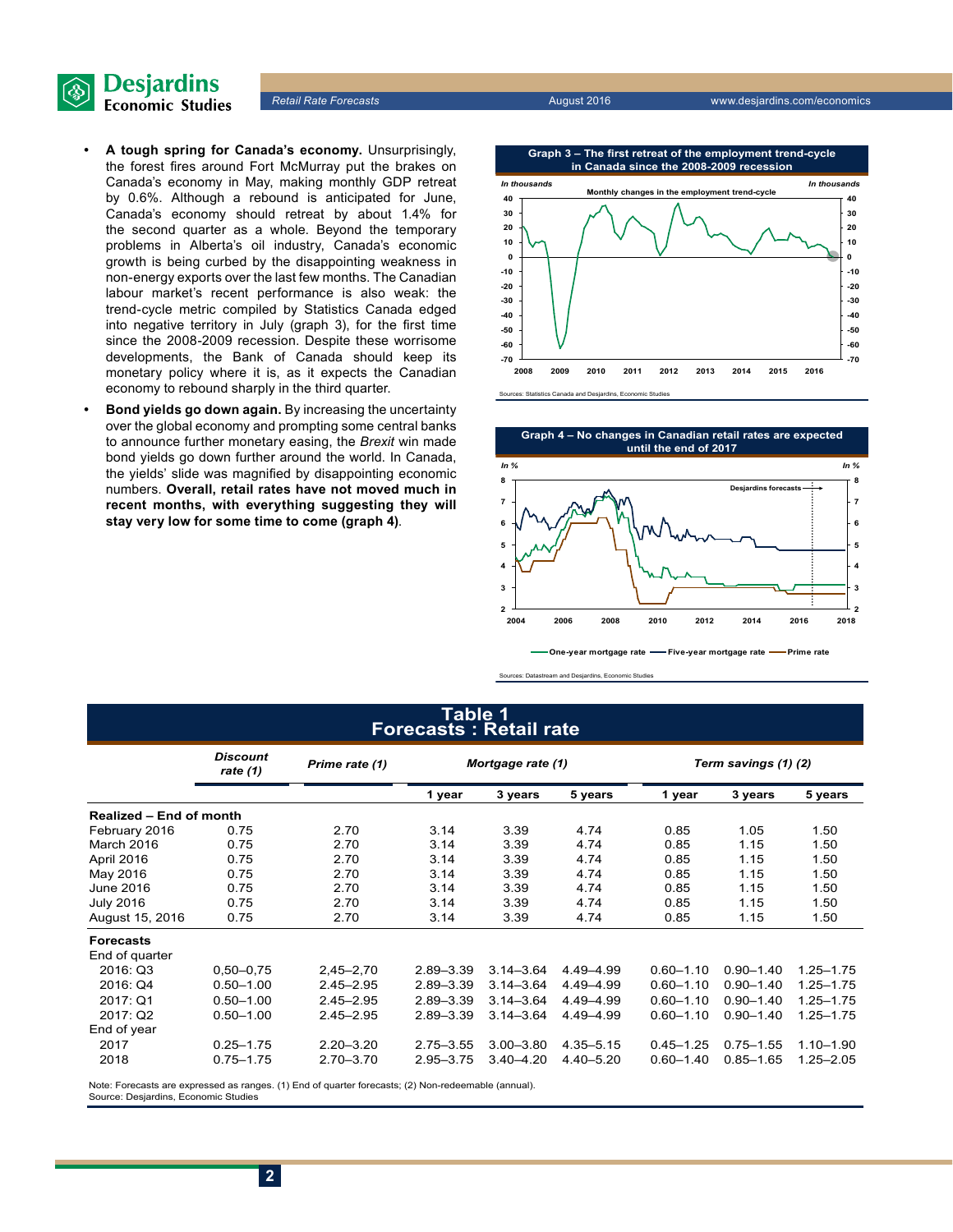

## **CANADIAN DOLLAR**

**The Canadian dollar could still see some soft patches** 

- The Canadian dollar is considerably less volatile since the spring; it is oscillating close to US\$0.77 (graph 5). Against the euro, the Canadian exchange rate is also fairly stable, at between €0.68 and €0.70/CAN\$. However, the loonie is not safe from further upheaval in the Canadian and global economies, or negative developments in the financial markets. It recently ran into a soft patch due to disappointing statistics on Canadian exports and employment. The negative impact was magnified by an appreciation of the greenback in response to stronger-than-anticipated U.S. job creation. Earlier in the summer, the spike in risk aversion seen after the referendum in the United Kingdom also resulted in a Canadian dollar downturn against the U.S. dollar.
- Overall, the U.S. dollar's trend has been tilted slightly to the upside for the last few months (graph 6). Aside from heightened demand for safe-haven securities and economic figures that are often better in the United States, monetary policy expectations play a key role in this trend. Although expectations for interest rate increases in the United States are low compared with what they have been in the past, this is increasingly being offset by expectations of monetary easing elsewhere in the world. Recently, the Bank of England softened its monetary policy and left the door open for further action. The European Central Bank could do the same this fall if the economic situation deteriorates.
- **Forecasts:** Even if the Federal Reserve does not raise its rates in the near term, the U.S. dollar could maintain some appeal against several currencies. The Canadian dollar could lose a little ground in the near term, especially if other economic numbers disappoint. Still, the forecast increase in oil prices in the coming quarters would be a positive point for the loonie, and make up for other, less favourable factors. Our target for the end of the year is US\$0.77. We could see a return to the neighbourhood of US\$0.80 in 2017.



Sources: Datastream and Desjardins, Economic Studies

**Graph 6 – The U.S. dollar has started to rise again, though timidly**



ainst the euro, yen, pound, Canadian dollar, Swedish krona and Swiss franc. Sources: Bloomberg and Desjardins, Economic Studies

| <b>Determinants</b>   | <b>Short-term</b> | Long-term |
|-----------------------|-------------------|-----------|
| Oil prices            |                   |           |
| Metals prices         |                   |           |
| Interest rate spreads |                   |           |

#### **Table 2 Forecasts: currency**

|                                                                             | 2015   |        | 2016   |                |        |        |  | 2017   |              |                 |        |
|-----------------------------------------------------------------------------|--------|--------|--------|----------------|--------|--------|--|--------|--------------|-----------------|--------|
| End of period                                                               | Q3     | Q4     | Q1     | Q <sub>2</sub> | Q3f    | Q4f    |  | Q1f    | Q2f          | Q <sub>3f</sub> | Q4f    |
| US\$/CAN\$                                                                  | 0.7510 | 0.7225 | 0.7689 | 0.7737         | 0.7600 | 0.7700 |  | 0.7600 | 0.7750       | 0.7900          | 0.8000 |
| CANS/USS                                                                    | 1.3315 | 1.3841 | 1.3006 | 1.2925         | 1.3158 | 1.2987 |  | 1.3158 | 1.2903       | 1.2658          | 1.2500 |
| CAN\$/€                                                                     | 1.4863 | 1.5035 | 1.4820 | 1.4359         | 1.4474 | 1.4026 |  | 1.4079 | 1.4065       | 1.4177          | 1.4000 |
| USS/E                                                                       | 1.1162 | 1.0863 | 1.1395 | 1.1110         | 1.1000 | 1.0800 |  | 1.0700 | 1.0900       | 1.1200          | 1.1200 |
| US\$/£                                                                      | 1.5148 | 1.4739 | 1.4373 | 1.3368         | 1.3000 | 1.3000 |  | 1.3300 | 1.3700       | 1.4200          | 1.4200 |
| Sources: Datastream, Federal Reserve Board and Desjardins, Economic Studies |        |        |        |                |        |        |  |        | f: forecasts |                 |        |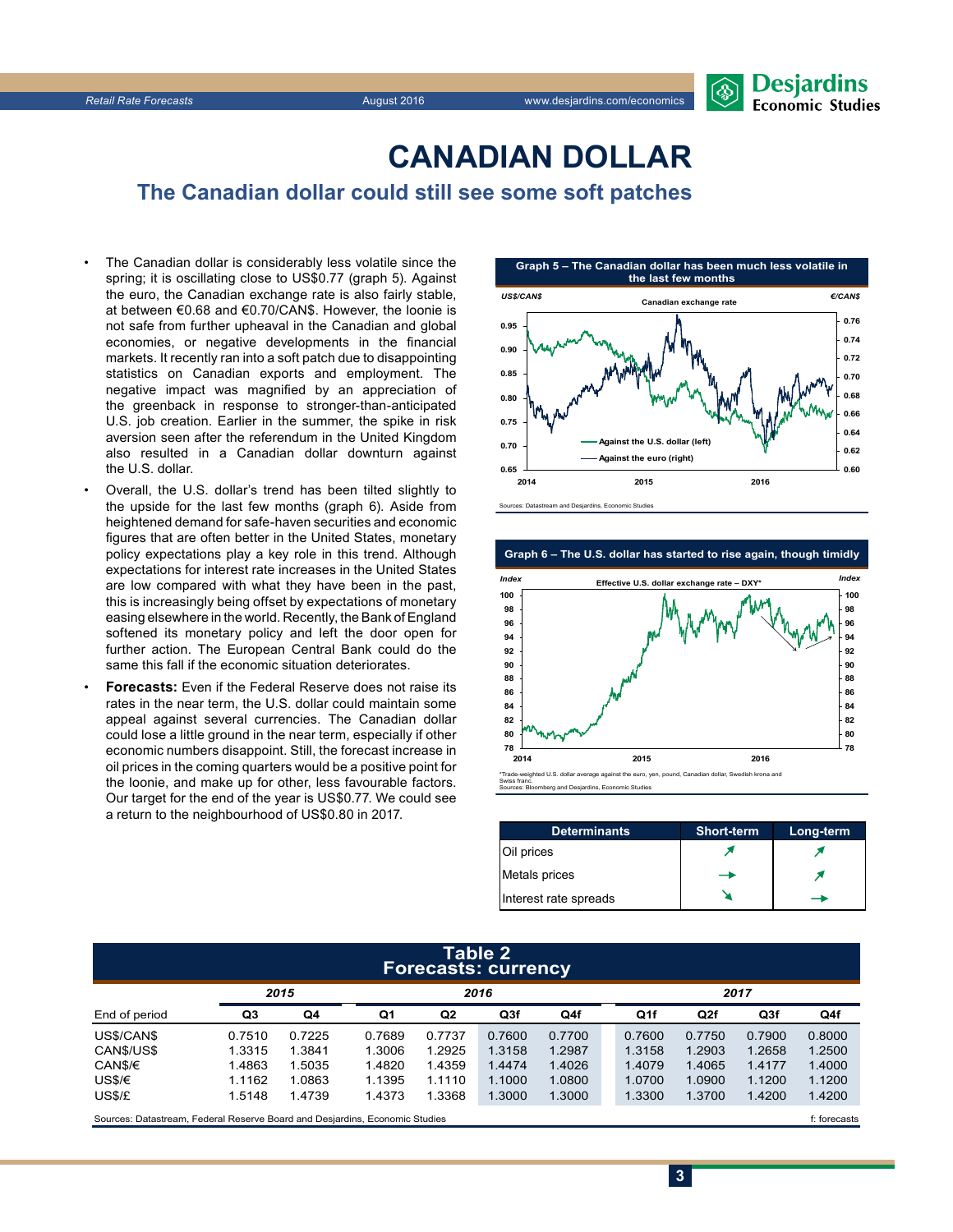



## **ASSET CLASSES RETURN**

**Central bank action supports financial markets**

- **• Stock markets quickly took off again after the** *Brexit* **vote.** Concerned in early June about the possibility that the Brits would opt to leave the European Union, investors were finally convinced that they would choose to stay. It was a brutal wakeup call, therefore, and the pound and global stock markets plunged after the June 23 referendum. The pound remains very low, but the stock indexes rebounded quickly in the following weeks. The uptrend persisted in July despite other worrisome events, including a surge in concern over the Italian banks, another attack in France and an attempted coup d'etat in Turkey. The S&P 500 thus recently set a new historic high, and even the U.K.'s stock market has shot up (graph 7).
- **• The bond markets are getting a big boost from central banks' actions.** A quick political transition in the United Kingdom helped soothe investors. Central banks' determination to do anything to keep the *Brexit* vote from destabilizing the financial markets also had a big hand in that resilience. Unsurprisingly, the Bank of England was especially active, taking its key rate to a new low, starting to buy bonds again, and instituting a big program to provide British banks with liquidity. In addition to reassuring investors, these central bank actions are inflating demand for bonds. They have taken bond yields even lower in several countries (graph 8), and everything suggests the low interest rate environment will persist for a long time.
- **• Low interest rates are also helping the stock markets.**  With a growing proportion of advanced nations' government bonds posting negative yields, and some companies even managing to get financing at negative rates, it is not surprising to see investors in search of returns quickly move back to the stock markets as soon as the worst of the worries dissipate. Despite its solid performance in recent years, the U.S. stock market is still relatively affordable for investors compared with the bond market (graph 9).
- **• The risks of another oil price collapse seem limited.** Oil prices came up strongly in the first half of 2016, but they have come down recently, closing in on US\$40/barrel. This situation may be reminiscent of what happened last year, when an unjustified spring upswing gave way to another spectacular tumble by oil and commodity prices. Such a relapse would be especially bad for the Canadian stock market, whose excellent performance since the start of 2016 was helped by the commodity price upswing. The situation is quite different this year, however, with crude price gains based on a true rebalancing of the global oil market (graph 10). The outlook therefore remains fairly good for commodity prices and the Canadian stock market (graph 11).
- **• The stock markets could do well again next year.** Ongoing very low interest rates and the gradual rebound of commodity prices and corporate earnings should allow North American stock markets to post further good growth next year. Foreign stock markets could once again see a





Sources: Datastream and Desjardins, Economic Studies